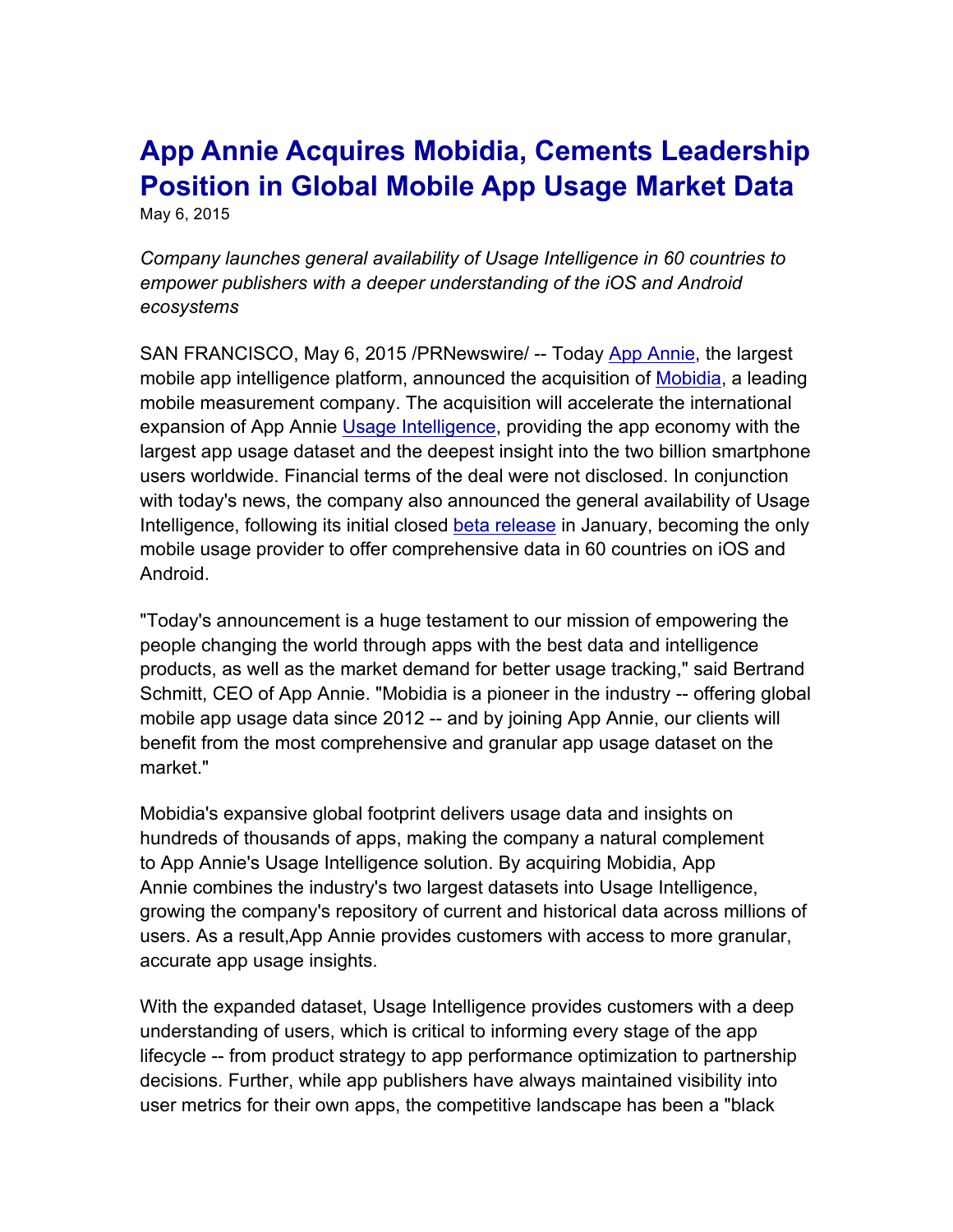box." Usage Intelligence gives publishers more expansive access to estimates on mobile app reach, engagement and retention, allowing them to analyze competitor apps, identify investment opportunities and evaluate advertising revenue potential.

As part of the acquisition, Mobidia's team of 30 joins App Annie. Mobidia's Vancouver headquarters will also become App Annie's 12th global office, App Annie Canada, further broadening global support for its clients.

"App Annie shares our vision to help companies make more informed business decisions with the most comprehensive insight into the mobile app industry," said Derek Spratt, CEO of Mobidia. "We're excited to join the team behind the world's No. 1 mobile app intelligence platform and unify our data to offer the best insights on mobile consumer behavior."

This announcement comes on the heels of significant business momentum for App Annie, whose customers generate nearly half of all app store revenue. The five-year-old company closed an oversubscribed \$55 million series D round in January this year, and has consistently made investments in the mobile data and analytics space with strategic hires, including Danielle Levitas, former IDC mobile lead, and Paul Stolorz, who heads the company's data science team and whose pedigree includes Google, Netflix and NASA.App Annie also acquired Distimo, a mobile analytics company, in May of 2014.

## *About App Annie*

App Annie is the largest mobile app intelligence platform, providing developers and publishers with a 360-degree view of what they need to know to build, market and invest in their apps. App Annie is used by more than 700,000 apps to track their performance, and over 400,000 mobile app professionals - including 90 percent of the top 100 publishers - rely on App Annie to inform their business decisions, including Electronic Arts, Google, LinkedIn, Line, Microsoft, Nexon, Nestle, Samsung, Tencent, Bandai Namco, Universal Studios and Dow Jones. App Annie is a privately held company headquartered in San Francisco with 12 global offices in cities

including Amsterdam, Beijing, London, New York, Seoul and Tokyo. The company has raised \$94 million in funding from e.Ventures, Greycroft Partners, IDG Capital Partners, Institutional Venture Partners and Sequoia Capital. For more information, please visit:www.appannie.com or follow @AppAnnie on Twitter.